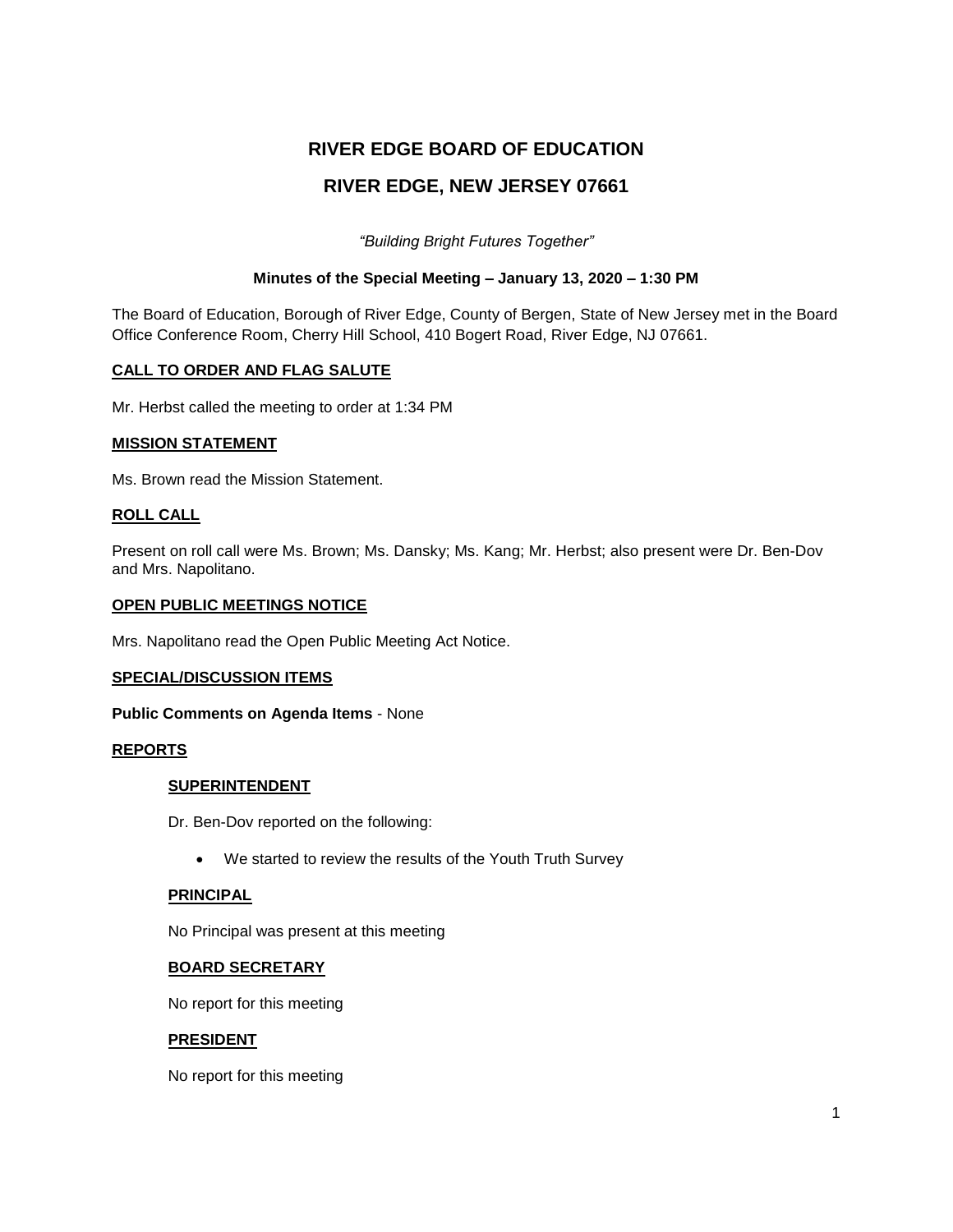#### **COMMITTEES**

No report for this meeting

## **MOTIONS TO BE ACTED UPON**

- **A. ADMINISTRATION/POLICY** None
- **B. CURRICULUM/EDUCATION**  None
- **C. BUILDINGS & GROUNDS** None
- **D. FINANCE/GRANTS/GIFTS**  None

## **E. PERSONNEL**

**1**. WHEREAS, the River Edge Board of Education (hereinafter referred to as the "Board") is desirous of appointing Mary Bosco (hereinafter referred to as "Bosco") to serve as Interim Supervisor in accordance with the Employment Agreement entered into between the Board and Mary Bosco; and

WHEREAS, Bosco is desirous of accepting employment as the Interim Supervisor for the River Edge School District; and

WHEREAS, the parties are desirous of memorializing the terms and conditions of their agreement.

NOW, THEREFORE, BE IT RESOLVED that the Board hereby ratifies and approves the appointment of Bosco, to serve as the Interim Supervisor for the period beginning on or about January 14, 2020 and ending on June 30, 2020 in accordance with the terms of the Employment Agreement annexed hereto and incorporated herein by reference.

BE IT FURTHER RESOLVED that the Board hereby authorizes the Board President and School Business Administrator/Board Secretary to execute, on behalf of the Board, any documents necessary to effectuate same.

**2**. That the Board of Education, with the recommendation of the Superintendent approve Carly Reitano, .5 Physical Education Teacher, MA, Step 1, starting on January 14, 2020 through June 30, 2020.

#### **Motion by: Ms. Dansky Seconded by: Ms. Brown**

Ayes: Ms. Brown, Ms. Dansky, Ms. Kang, Mr. Herbst Nays: None

## **F. RIVER EDGE SPECIAL EDUCATION** – None

## **G. REGION V ADMINISTRATION & TRANSPORTATION** - None

**OLD/NEW BUSINESS** - None

**PUBLIC DISCUSSION** - None